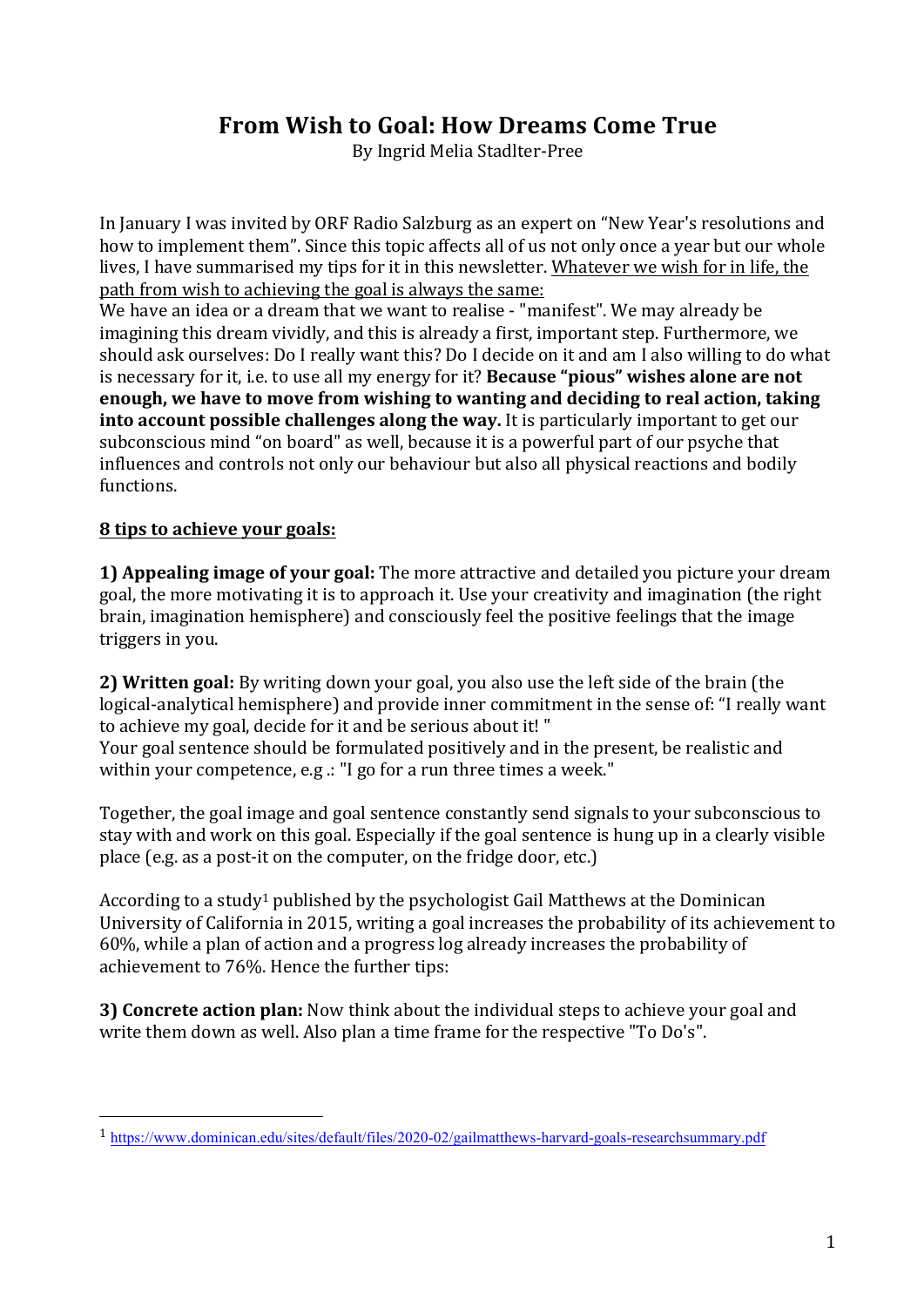**4) Talk about vour goal and get support:** Tell family members or friends about your goal with the intention of getting more involved and committed. Together with people from your environment or a group of like-minded people (nowadays you can also find them online) you are more motivated, find understanding and can celebrate success together. Or get professional support: a coach can be of great help in each of these 8 steps and regular meetings with her or him will prevent you from procrastination and prematurely giving up.

**5) Track your progress:** Another meta-study<sup>2</sup> published in 2015 also concluded that monitoring progress is a key component for goal achievement and effective self-regulation. Whether you do it with the help of a handwritten log or via app (e.g. Goal Tracker & Habit List for Android and iOS), it makes no difference. The important thing with this "tracking" is that you regularly find out where you stand with your goal. This confirms and motivates you more and more, because you can see how much of the way you have already made and also how well you have mastered the steps.

**6) Positive inner dialogue:** Positive inner dialogue: Pay attention to your thoughts and selftalks: instead of robbing yourself of energy and weakening yourself with constant selfcriticism, become your best friend, practice self-compassion when things are not going so well and praise vourself loudly or in your thoughts for everything that you do well. In this way you generate good feelings, which in turn give you the energy to carry on.

**7) Find strategies for possible obstacles**: What potential challenges or "stumbling blocks" might appear along the way to your goal and how do you deal with them? Write an IF/THEN list and find proactive, creative solutions. By considering possible complications in advance, you will find it easier to overcome them in the real situation.

**8) Enjoy the way to the goal, plan rewards and celebrate your success:** Think about how you can make your way to the goal easier, more fun and what you can look forward to: e.g. "After 15x jogging (tally list) I treat myself to a massage/a visit to the cinema with my friends" or the like. Be consciously happy about your successes and celebrate them!

In the **Hawaiian Huna teachings** there is also a very effective "Guide to Manifestation": the **Haipule Technique**, also called "Haipule Prayer", which is the primary process to practicing Huna. Haipule can be used in many different forms and over long periods of time. I present here the simplest version of my Hawaiian mentor and teacher, Dr. Serge Kahili King: It basically consists of 4 steps, about which the single syllables of the word "Ha-I-Pu-Le" already give information.

| Hai-<br>Pule | Positise | Use your power to focus on what you want, not on what<br>you don't want!                                                                                                                                        |
|--------------|----------|-----------------------------------------------------------------------------------------------------------------------------------------------------------------------------------------------------------------|
| HA           | Energise | mentally or physically:<br>"HA" means "breath" in Hawaiian, therefore breathing<br>techniques such as the Hawaiian Piko Piko Breathing are<br>suitable for energizing; other energizing techniques also<br>work |

<sup>2</sup> https://www.apa.org/pubs/journals/releases/bul-bul0000025.pdf